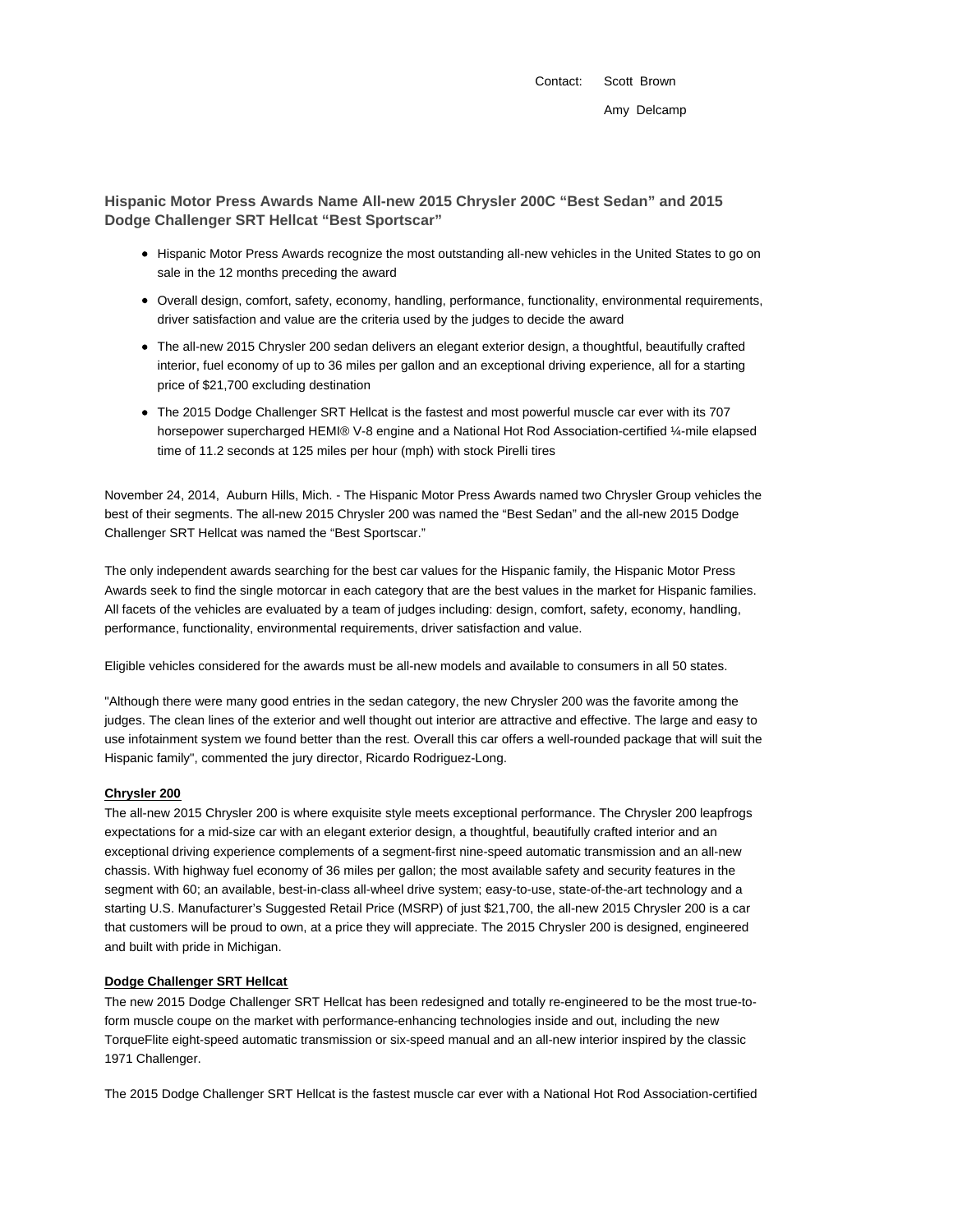¼-mile elapsed time of 11.2 seconds at 125 miles per hour (mph) with stock Pirelli P275/40ZR20 P Zero tires. With drag radials, the ¼-mile run dropped to just 10.8 seconds at 126 mph.

The fastest muscle car ever is also the most powerful muscle car ever, thanks to the Challenger SRT's HEMI Hellcat, which delivers an unprecedented 707 horsepower and 650 lb.-ft. of torque. The 6.2-liter V-8 is also the first factorybuilt supercharged HEMI.

Equipped with Chrysler Group's segment-exclusive TorqueFlite eight-speed automatic transmission, the new Challenger SRT Hellcat has earned a highway fuel-economy rating of 22 miles per gallon (mpg) from the U.S. Environmental Protection Agency (EPA). Not to be outdone, the Challenger SRT Hellcat earns an EPA highway rating of 21 mpg when equipped with the new-for-2015 six-speed manual transmission.

The 2015 Dodge Challenger SRT Hellcat has a starting U.S. MSRP (Manufacturers Suggested Retail Price) of \$59, 995 (excluding \$995 destination, includes \$2,100 gas-guzzler tax; \$1,700 gas-guzzler tax on models with the TorqueFlite eight-speed automatic).

## **About Chrysler Brand**

The Chrysler brand has delighted customers with distinctive designs, craftsmanship, intuitive innovation and technology all at an extraordinary value since the company was founded in 1926.

Whether it is the groundbreaking, bold design of the Chrysler 300, the simple elegance and extraordinary driving experience of the all-new 2015 Chrysler 200 or the family-room-on-wheels functionality of the Chrysler Town & Country, Chrysler brand vehicles reward the passion, creativity and sense of accomplishment of its owners. Beyond just exceptionally designed vehicles, the Chrysler brand has incorporated thoughtful features into all of its products, such as the innovative center console with pass through storage and sliding cup holders in the 2015 Chrysler 200, the industry-exclusive Stow 'n Go® seating and storage system on the Chrysler Town & Country and the fuel-saving Fuel Saver Technology in the Chrysler 300.

The Chrysler brand's succession of innovative product introductions continues to solidify the brand's standing as the leader in design, engineering and value. The premium for the Chrysler brand is in the product, not the price.

#### **Dodge//SRT**

For more than 100 years, the Dodge brand has carried on the spirit of brothers John and Horace Dodge. Their influence continues today as Dodge shifts into high gear with muscle cars and SUVs that deliver unrivaled performance in each of the segments where they compete.

Dodge drives forward as a pure performance brand, offering SRT versions of every model across the lineup. For the 2022 model year, Dodge delivers the drag-strip dominating 807-horsepower Dodge Challenger SRT Super Stock, the 797-horsepower Dodge Charger SRT Redeye, the most powerful and fastest mass-produced sedan in the world, and the Dodge Durango SRT 392, America's fastest, most powerful and most capable three-row SUV. Combined, these three muscle cars make Dodge the industry's most powerful brand, offering more horsepower than any other American brand across its entire lineup.

In 2020, Dodge was named the "#1 Brand in Initial Quality," making it the first domestic brand ever to rank No. 1 in the J.D. Power Initial Quality Study (IQS). In 2021, the Dodge brand ranked No. 1 in the J.D. Power APEAL Study (mass market), making it the only domestic brand ever to do so two years in a row.

Dodge is part of the portfolio of brands offered by leading global automaker and mobility provider Stellantis. For more information regarding Stellantis (NYSE: STLA), please visit www.stellantis.com.

# **Follow Dodge and company news and video on:**

Company blog: http://blog.stellantisnorthamerica.com Media website: http://media.stellantisnorthamerica.com Dodge brand: www.dodge.com DodgeGarage: www.dodgegarage.com